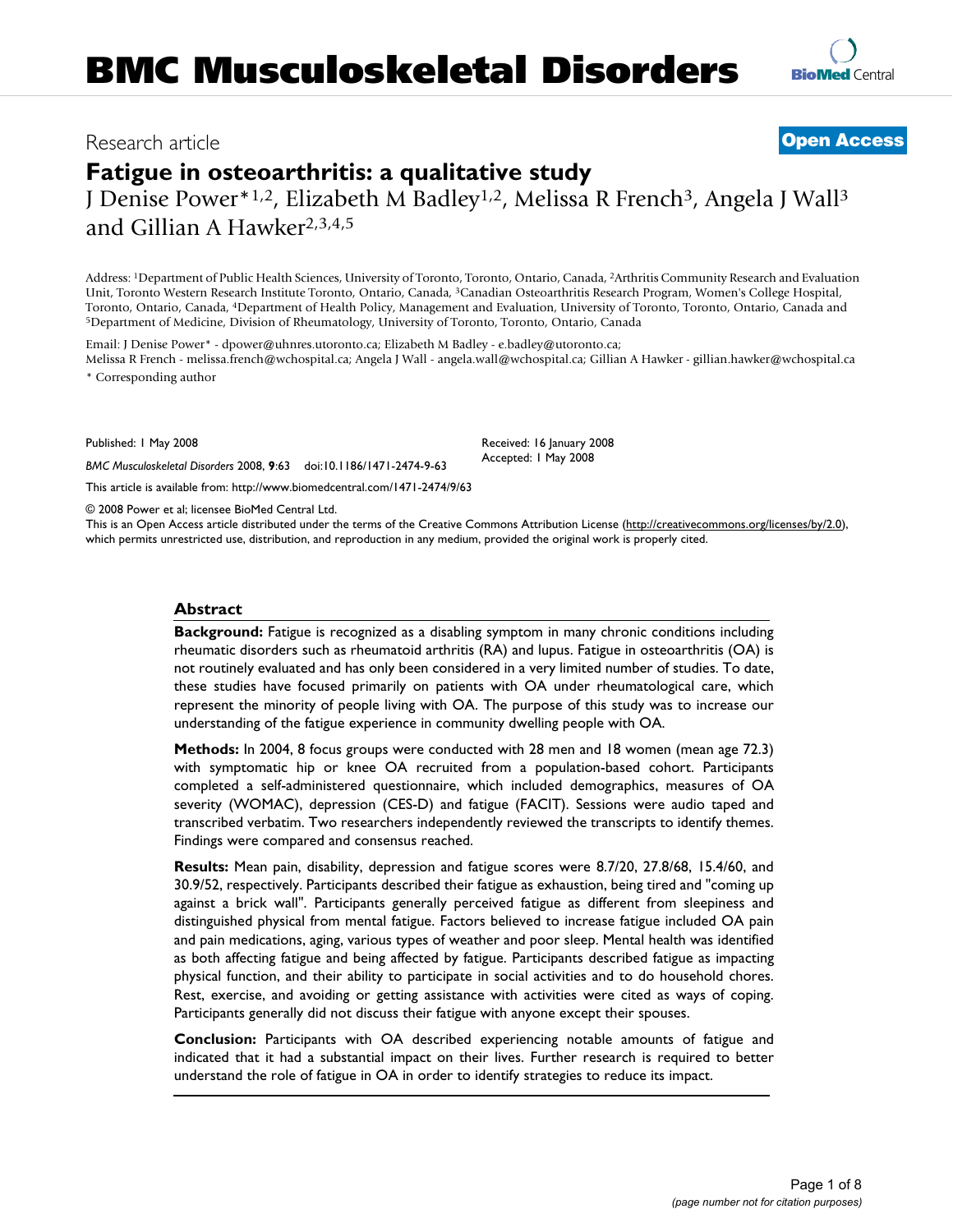## **Background**

Arthritis is one of the most common chronic conditions in the population[1], resulting in substantial social and economic costs [\[2](#page-6-0)]. Due to the aging of the population, the prevalence and impact of this disease is projected to greatly increase [3,4]. Osteoarthritis (OA) is the most common form of arthritis, accounting for approximately 75% of the disease [5] and ranking among the top ten causes of disability worldwide [6]. In 2003, Canadians living with arthritis identified fatigue as a research priority [7], but to date, very little is known about the role of this symptom in OA.

Fatigue is a common, non-specific, symptom experienced by most people at some point during their lives. It is the enduring, subjective sensation of generalized tiredness or exhaustion [8]. It is also conceptualized variously as weariness, weakness and depleted energy [9]. Fatigue is distinguished from sleepiness [9]and can be divided into that which is a primary complaint or a secondary complaint due to a known disease [10].

Many chronic physical illnesses are associated with fatigue, including cancer [11], and multiple sclerosis [12]. Fatigue has also been recognized as an important symptom in rheumatic disorders such as systemic lupus erythematosus and rheumatoid arthritis (RA) [13,14]. Fatigue is often identified as one of the most challenging aspects of chronic disease [8,15]. It is a disabling symptom that has been shown to have a substantial impact on patients' self-care activities [16] and overall quality of life [17,18].

Fatigue in OA is not routinely evaluated and has only been considered in a limited number of studies. To date, these studies have focused primarily on patients with OA under rheumatological care, which represents the minority of people living with OA. However, among this subgroup with OA, fatigue levels have been reported as similar to those of patients with RA [19-24]. Wolfe et al [20] reported that approximately 40% of OA patients have substantial fatigue and, as for RA, fatigue in OA is associated with pain, sleep disturbance and depressed mood [20,23]. Gignac et al [25] recently reported that adults with moderate OA participating in focus groups describe their fatigue as debilitating and occasionally activity restricting.

The purpose of our qualitative study was to increase our understanding of the fatigue experience in communitydwelling individuals with hip and knee OA. This study is the first step in a program of research examining fatigue in OA and how it relates to OA symptoms such as pain and disability, as well as mood and sleep. Better understanding fatigue and how it relates to these symptoms has the potential to lead to better management strategies and improved quality of life for people living with OA.

## **Methods**

Most participants were recruited from an existing population-based cohort of individuals with at least moderately severe symptomatic hip or knee OA residing in two counties of Ontario, Canada. Extensive details on cohort design have been published elsewhere [26,27]. Briefly, eligible participants in the two counties were English-speaking adults aged 55+ years who indicated on a screening survey, conducted between January 1996 and October 1998, that they had at least moderately severe hip or knee complaints defined as meeting all of the following criteria: (1) difficulty in the past 3 months with each of stair climbing, arising from a chair, standing and walking, and (2) self-reported swelling, pain, or stiffness in any joint lasting ? 6 weeks in the past 3 months and (3) indication on a homunculus that a hip and/or knee was "troublesome". To limit the study to those with OA, individuals were deemed ineligible if they indicated they had been diagnosed with or were prescribed medication for inflammatory arthritis.

As recruitment for the fatigue focus groups was done simultaneously with recruitment for analogous groups on pain, data on participation rates for the two types of groups could not be separated. Individuals with other conditions closely linked to fatigue or pain were not eligible. One hundred and fifty-five cohort members were asked to participate in the focus groups, as well as 5 individuals who were not part of the original cohort. These latter individuals were between the ages of 55 and 63 years and were included to assist in capturing a broader range of experiences, as the youngest members of the cohort were 64 years of age at the time of recruitment. These "new" participants were recruited from arthritis patient organizations, other research groups or had indicated a willingness to participate in research at dissemination events. These participants met the same eligibility criteria as for the cohort. Of the 160 individuals in total thus asked to participate, 87 (54.4%) attended one of the sessions, 6 (3.9%) did not show for their scheduled session, 48 (31.0%) were unavailable and 19 (12.3%) cancelled with the intention of rescheduling, but the groups were completed prior to this occurring. Participants were scheduled to attend either a fatigue or pain focus group based on their availability, as well as their sex, age and urban/rural status so as to ensure that approximate balance on these variables was achieved.

We conducted focus groups on fatigue in OA, rather than individual interviews, in order to encourage participants to discuss and compare their experiences, allowing for a comprehensive description of osteoarthritis fatigue to be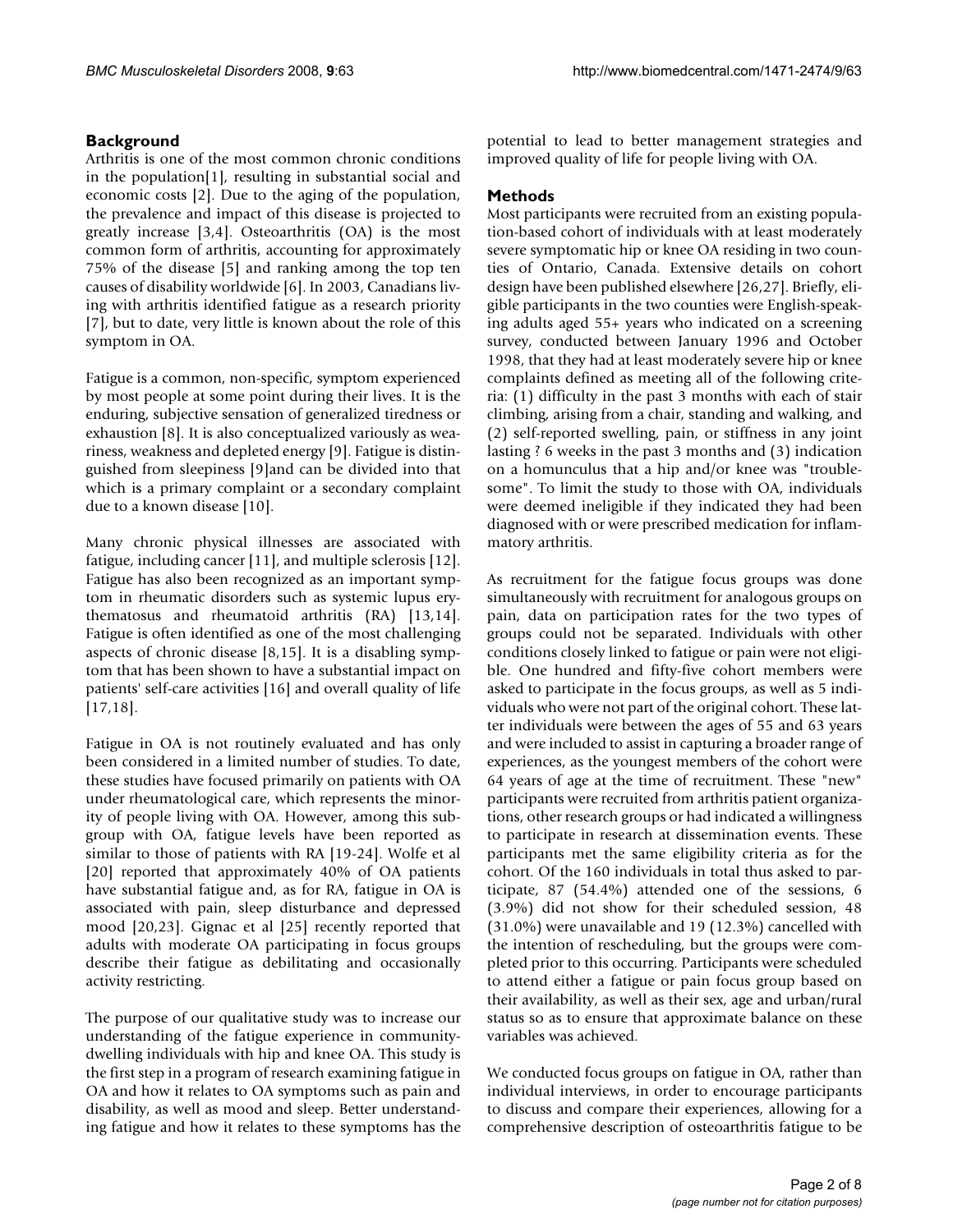captured. Focus groups were comprised of 3–8 participants and were conducted until we felt "saturation" (no new themes identified) was reached. Groups were conducted separately with men and women in order to encourage open discussion around topics that participants might be more hesitant to discuss in a mixed gender environment, such as the impact of fatigue on mood and relationships. Groups were also age-stratified (> 75, 65– 75, < 65), where possible. Participants provided informed, written consent before participation. The Research Ethics Board of Sunnybrook and Women's College Health Sciences Centre approved the study (Reference Number 091-2004).

All focus groups were conducted between May and October 2004 and lead by a single moderator. Identical questions were asked of each group (Table 1) in sessions lasting 2–2.5 hours. Each focus group was audio taped, transcribed verbatim and imported into N6 software. At the start of each focus group, participants completed a questionnaire that included age, sex, education and race, as well as the following measures:

## *Western Ontario and McMaster Universities Osteoarthritis Index (WOMAC)*

Data were collected to assess OA severity in participants using the 5-item pain and 17-item physical functioning subscales, which assess the amount of pain and functional limitation experienced in the past week while performing various activities [28]. The WOMAC has been shown to be valid, reliable and responsive [28-30].

## *Functional Assessment of Chronic Illness Therapy Fatigue Scale (FACIT)*

This 13- item instrument provides a measure of overall fatigue and was included to supplement the qualitative fatigue data collected and aid in assessing the severity of fatigue experienced by participants. The FACIT assesses the extent of self-reported tiredness, weakness and difficulty conducting usual activities due to fatigue in the previous week. The FACIT-F has been used and validated in a variety of populations, including inflammatory arthritis [31,32].

## *Center for Epidemiologic Studies Depression Scale (CES-D)*

This 20-item instrument measures the frequency of depressive symptoms in the previous week [33] and was included to further characterize participants in light of the strong associations between depression and fatigue. The CES-D has been validated across a variety of demographic characteristics, including in the elderly [34,35].

## **Analyses**

Focus group transcripts were independently reviewed by two of the study authors (JDP, MRF) to identify and code distinct themes. Themes were compared and discussed until consensus was reached. A list of themes and exemplars of each were then identified. Descriptive statistics (percentages, means, medians etc.) were generated to summarize the demographic characteristics of the cohort as well as scores on the questionnaire measures. These analyses were conducted using Statistical Package for the Social Sciences (SPSS) version 14.0.

## **Results**

The eight focus groups included 28 (60.9%) women and 18 (39.1%) men (Table 2). All participants were Caucasian and ranged in age from 56 to 88 years (mean  $\pm$  SD = 72.3  $\pm$  7.7 years). Exactly half (50.0%) had a highschool education with 26.2% and 23.8% having less than and greater than a high school education, respectively. Participants had moderate WOMAC pain and physical functioning scores (Table 3). CES-D scores were right-skewed, with a mean and median of 15.4 and 14.5, respectively. Seventeen participants (37.0%) had CES-D scores over 16, which are considered indicative of significantly depressed mood. FACIT fatigue scores were approximately normally distibuted with a mean and median of 31.

Five main themes were identified to summarize the focus groups: fatigue characteristics, factors affecting fatigue,

#### **Table 1: Focus Group Questions**

- 1. Tell us about the fatigue you experience with your arthritis. Do you ever feel fatigued? What is it like?
- 2. When you think of fatigue and sleepiness, do you see them as different? How?
- 3. What do you think causes your fatigue?
- 4. How does your arthritis affect your fatigue?
- 5. What, if anything, has an effect on your fatigue? What makes you more fatigued/less fatigued?
- 6. What, if anything, has been the impact of this fatigue on your life?

9. Do you talk about your fatigue with others? With who? What do you tell them?

<sup>7.</sup> What changes or modifications have you made to cope with your fatigue?

<sup>8.</sup> Have you noticed any relationship between your fatigue and how you feel including changes in other symptoms or changes in emotions or mood? [If they see as related: Tell me more, does one come first, does one lead to the other or one cause the other for you?]

<sup>10.</sup> We all have experiences of fatigue in our lives due to various problems. What makes your arthritis fatigue different from other kinds of fatigue?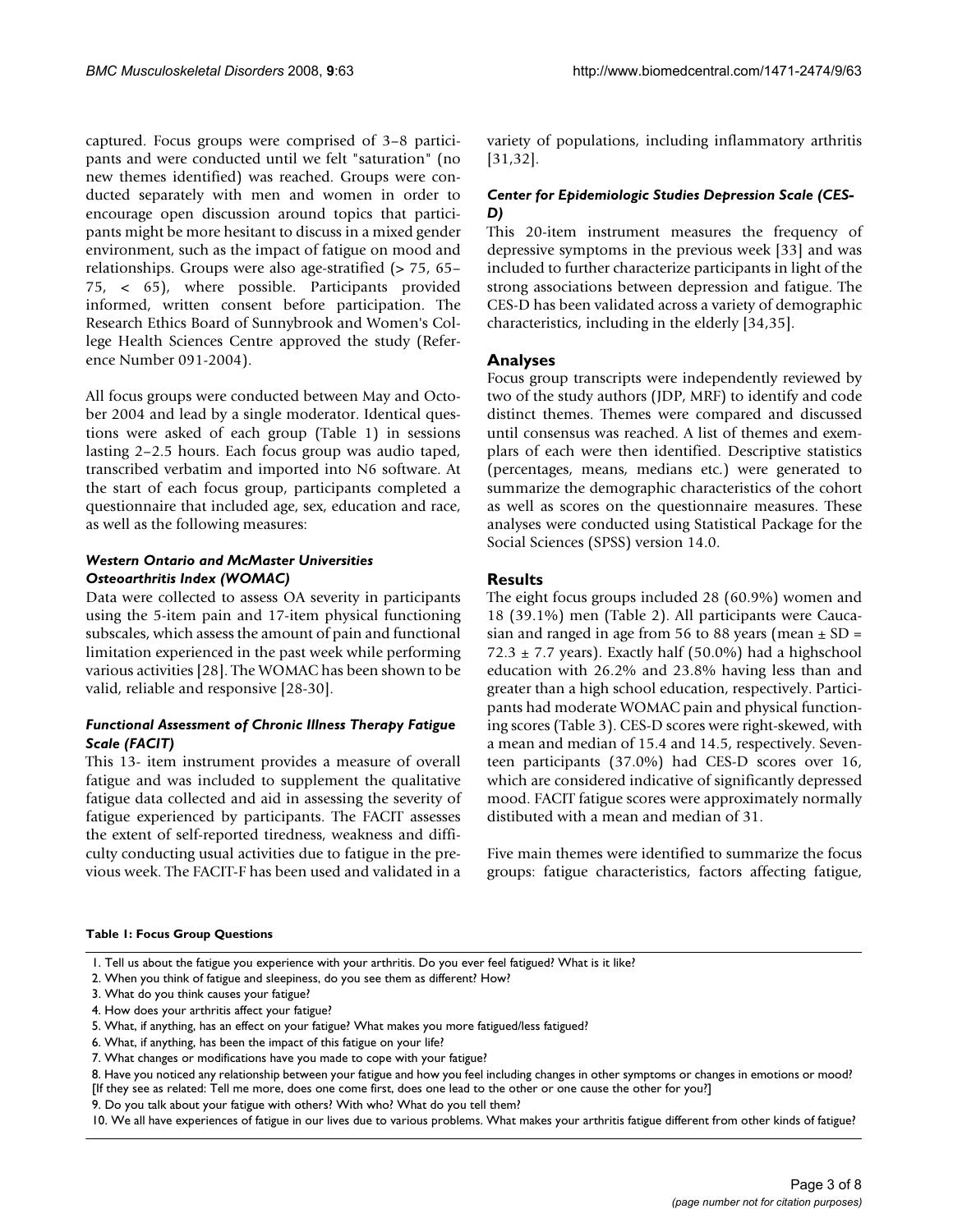| Characteristic    |              | Mean ± Standard Deviation or N (%) |  |
|-------------------|--------------|------------------------------------|--|
| Gender            | Female       | 28 (60.9%)                         |  |
| Age (years)       |              | $72.3 \pm 7.7$                     |  |
| <b>Education*</b> | < highschool | 11(26.2%)                          |  |
|                   | highschool   | 21 (50.0%)                         |  |
|                   | > highschool | 10(23.8%)                          |  |

#### **Table 2: Socio-Demographic Characteristics (N = 46)**

 $*N = 42$  for education

impact of fatigue, methods of coping with fatigue and discussions about fatigue with others.

#### *Theme 1: Fatigue characteristics*

Most participants indicated that they had experienced fatigue; they used a variety of terms to describe their fatigue, including "*tired*", "*exhausted*", "*worn out*", "*weakness*" and "*loss of energy*". One participant characterized fatigue as "*coming up against a brick wall*" and another said it was like "*somebody threw a pail of water over my head*". The majority of participants indicated that they felt fatigue and sleepiness were different. One stated, "*I think it's just a complete exhaustion and ... it's not like you're going to sleep but you just have to sit down and you just can't keep going*." Another said, "*Yeah, I felt the same way, when I get really fatigued it's not that I feel I'm tired, but I feel that if I don't go lie down, I'll fall down*." Several participants indicated that they felt that there were different types of fatigue. The terms 'mental' and 'physical' fatigue were used. The perceived differences between these were described by one participant: *"...physical fatigue is associated more with, I'd say, aches and pains in their limbs and muscles and backs and legs and so on...But the mental fatigue is something much different. You just feel absolutely drained out and you can't focus ...It does affect your thinking and how you approach different things and all of that, your ability to understand things. I think mental fatigue is much worse than physical fatigue. Physical fatigue you can get over it in a short time, but mental fatigue it may stay with you 2 or 3 days, maybe longer*." Several participants also distinguished what they felt was arthritisrelated fatigue from their other experiences with fatigue, as illustrated by the following statement: "*I find that when you are fatigued from when you are doing work I mean you* *sleep, you wake up and you feel refreshed, but when you are fatigued from arthritis and you have rested or tried to rest, you're still fatigued when you wake up, you're still not there*."

#### *Theme 2: Factors affecting fatigue*

Participants linked fatigue to a variety of factors. It was described as a consequence of aging and as due to various types of weather, including rainy, cold weather as well as heat, humidity and extreme weather changes. Participants disagreed with media reports and physicians who indicated that weather should not affect their arthritis symptoms. One participant questioned whether the relationship between fatigue and the weather might be related to depression, saying, "*I think sometimes too that when the weather's bad and the rain and you're really hurting and that tiredness comes on it's almost like part of a depression?*" Activity level, doing too much or too little, was also cited as a cause of fatigue. It was also linked to arthritis, in that it takes longer and requires more energy to do things because of arthritis and this then leads to fatigue. Pain was mentioned quite often as causing fatigue. One participant noted "..*I think it's wearing if you're in pain, it's very tiring*. " Additionally, medications taken to relieve pain were also said to cause fatigue: "*I do think that the pills we keep taking to keep the pain down...make you feel yucky and tired and draggy*."

Emotions and mood, including frustration, anger, stress and depression were additionally linked to fatigue by participants. However, mood was discussed in relation to arthritis generally, and specifically to pain, such that there seemed to be the suggestion of a pathway leading to fatigue, including the potential for feedback among symp-

|  |  |  |  |  | Table 3: Health Status Measures* |
|--|--|--|--|--|----------------------------------|
|--|--|--|--|--|----------------------------------|

| <b>Scale</b>                   | <b>Possible Scores</b> | <b>Mean ± Standard Deviation</b> | Median | Range     |
|--------------------------------|------------------------|----------------------------------|--------|-----------|
| <b>WOMAC</b> pain              | $0 - 20$               | $8.7 \pm 3.9$                    | 8.0    | $0 - 18$  |
| <b>WOMAC</b> physical function | $0 - 68$               | $27.8 \pm 11.6$                  | 25.0   | $7 - 48$  |
| <b>CES-D</b>                   | $0 - 60$               | $15.4 \pm 8.9$                   | 14.5   | $2 - 44$  |
| <b>FACIT</b>                   | $0 - 52$               | $30.9 \pm 9.0$                   | 30.5   | $14 - 47$ |

\* FACIT is scored so that lower scores indicate greater fatigue. All other scales are scored so that a higher score indicates greater symptom severity. WOMAC = Western Ontario and McMaster Universities Osteoarthritis Index; CES-D = Center for Epidemiologic Studies Depression Scale; FACIT = Functional Assessment of Chronic Illness Therapy Fatigue Scale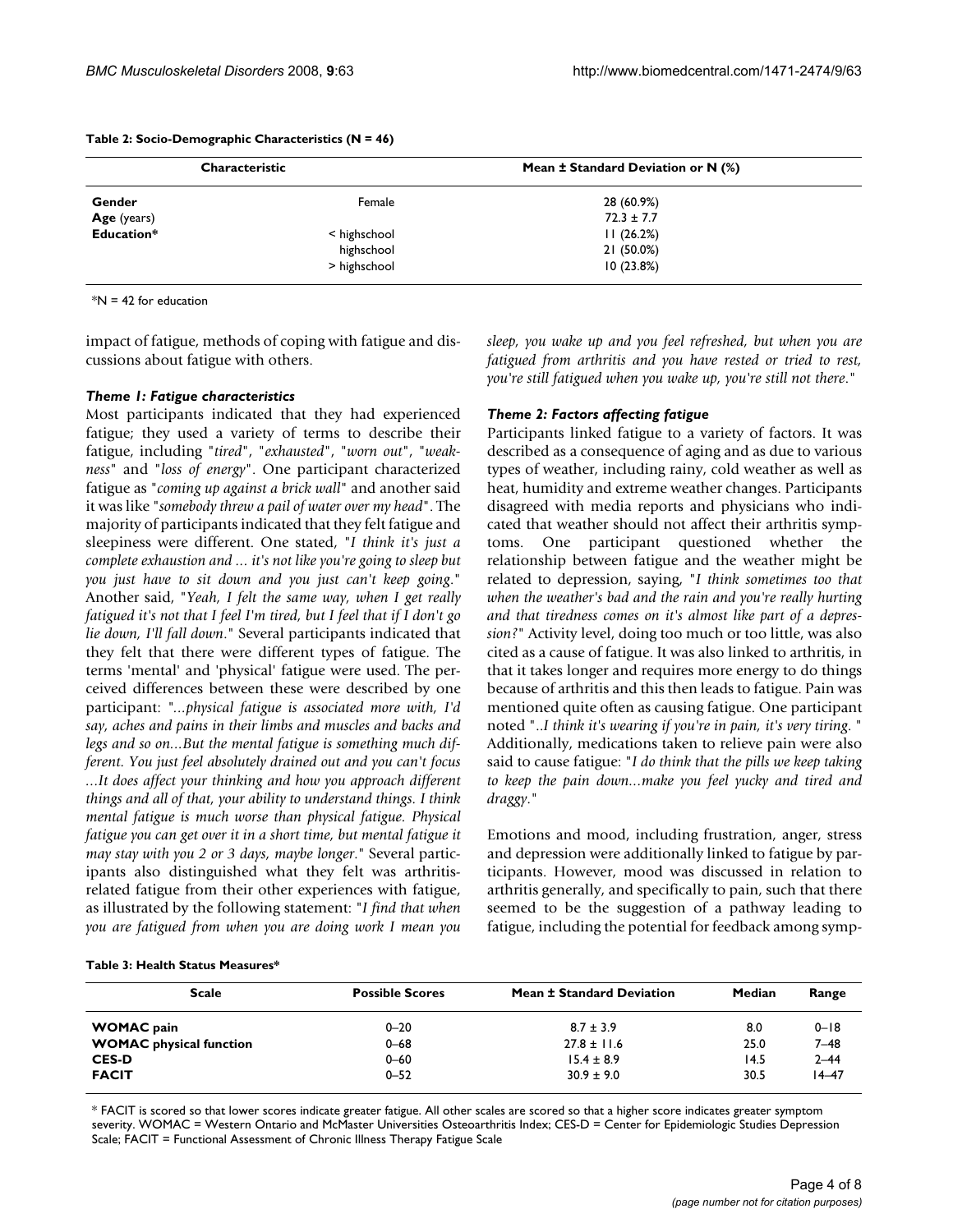toms. For example, one participant stated, "*I would say it's the pain comes first, then because of the pain you get tired. Pain is really debilitating for me anyway, and I get really tired and then because I'm so tired and because then I don't have the energy to do the things that I want to do, let alone the things that need to be done or should be done. Then I tend to get depressed or upset with myself and then I think it just begets more tiredness and it's a downhill slide*. " Similarly another participant said, "*I think the pain level ...grows and ... you feel fatigued, you feel stressed and stress brings on fatigue and ...then you get that stress tension*..." Some participants also stated that they experienced sleep difficulties at night due to arthritis-related pain and that this made them tired during the day.

#### *Theme 3: Impact of fatigue*

Focus group participants indicated that fatigue had a substantial impact on their lives. We heard that fatigue was "*all consuming*" and "*totally overwhelming*". Emotional responses to fatigue were widely discussed. We heard that living with fatigue made participants irritable, cranky, frustrated, angry and depressed. For example, one participant explained, *" But the reverberation has [been] for me, more than anything else, for lack of a better word, depression. I'm not able...to focus, I'm not able to...work- I grew up on a farm. I've led a very physical life as well as a life of the mind too... But to me that fatigue thing, it is exhaustion like you said, you know, that...you can't put one foot in front of the other any more, but part of it is the exhaustion of the spirit or the exhaustion of the mind*." One participant compared pain and fatigue, stating, *"But do you find that the tiredness, like it's pain, it takes over our thinking and your thought process, and you almost shut down?"* Fatigue was also identified as affecting physical functioning. Participants indicated that it took them longer to do things, they required more rest and they were exhausted more easily. Several indicated that they had to limit or give up activites such as volunteer work, chores and lesiure or social activities. One female participant discussed at length the difficulty she had on a trip to the zoo with her husband, at a time when she felt her arthritis was particularly bad: "*I couldn't wait until I got to the next bench, I was having a terrible time, and he was quite exasperated. Well if you're going to be like that, why don't we just go home? Well no, that's not the point, the point is ... you're involving me in something that I can't partake in because I don't have the energy, I'm tired, I'm so fatigued I can't even think straight*." We also heard that for some participants, fatigue had affected their relationships. One participant stated, "*I think in relationships perhaps it's relationships of friends that maybe has suffered the most because by the time the evening comes around [I'm] too tired to go and do any visiting*."

#### *Theme 4: Methods of coping with fatigue*

Participants discussed a variety of coping methods for dealing with fatigue, including resting, taking naps or hot baths, getting help with chores and using assistive devices. Pacing of activities was cited several times. For example, one participant noted, "*Yes, that's one thing, dividing jobs up instead of trying to do everything all at once, if you can do only one load of laundry today, fine."* Exercise was also mentioned as a means to reduce fatigue. One participant explained, ".. *you feel one hundred percent better really so good just to lay on the floor and just to do minor exercises just for fifteen, twenty minutes, and you'd be amazed at the energy you get after that."* Participants also discussed distracting oneself, visiting family and friends and cognitive ways of coping, including the acceptance of fatigue. One participant explained, "...*Because we find that if you're in cheerful company and there's something to laugh about, you can forget your fatigue and you can forget your pains*."

#### *Theme 5: Discussion about fatigue with others*

When our focus group participants were asked whom they spoke to about their fatigue, there were relatively few responses; spouses were the only people mentioned. One participant stated, *"The only one I talk and compare notes [with] is with my husband. Then I say... you feel the same way, then I must be normal, you know you wonder... is it my imagination or is it normal, or is there something wrong with me ...I worry about when I don't know what's going on."* A male participant similarly stated that he only spoke to his wife and that, *"Nobody else wants to hear about it."*

#### **Discussion**

Although generally not perceived as an important symptom in OA, the majority of our focus group participants with lower extremity OA clearly indicated that they had experienced notable fatigue. They made distinctions between what they perceived as arthritis-related fatigue and other experiences with fatigue, linking fatigue to OA pain and mental health and suggesting close inter-relationships among these symptoms. They indicated that fatigue had made a significant impact on their lives, affecting mental health and physical functioning and causing them to limit or give up activities.

Although the primary goal of our study was to collect qualitative data on fatigue in OA, we did collect quantitative data on the extent of fatigue experienced by participants in the previous week using the FACIT fatigue scale. The mean score of 30.9 ( $\pm$  9.0) for our participants is approximately equal to mean scores of RA patients at baseline in two clinical trials  $(29.2 \pm 11.1, 27.9 \pm 11.0)$ [31]. It is also between baseline clinical trial scores of anemic (23.9  $\pm$  12.6) and non-anemic (40.9  $\pm$  9.8) cancer patients (higher scores = less fatigue) [11]. Although there are differences between these populations, these relative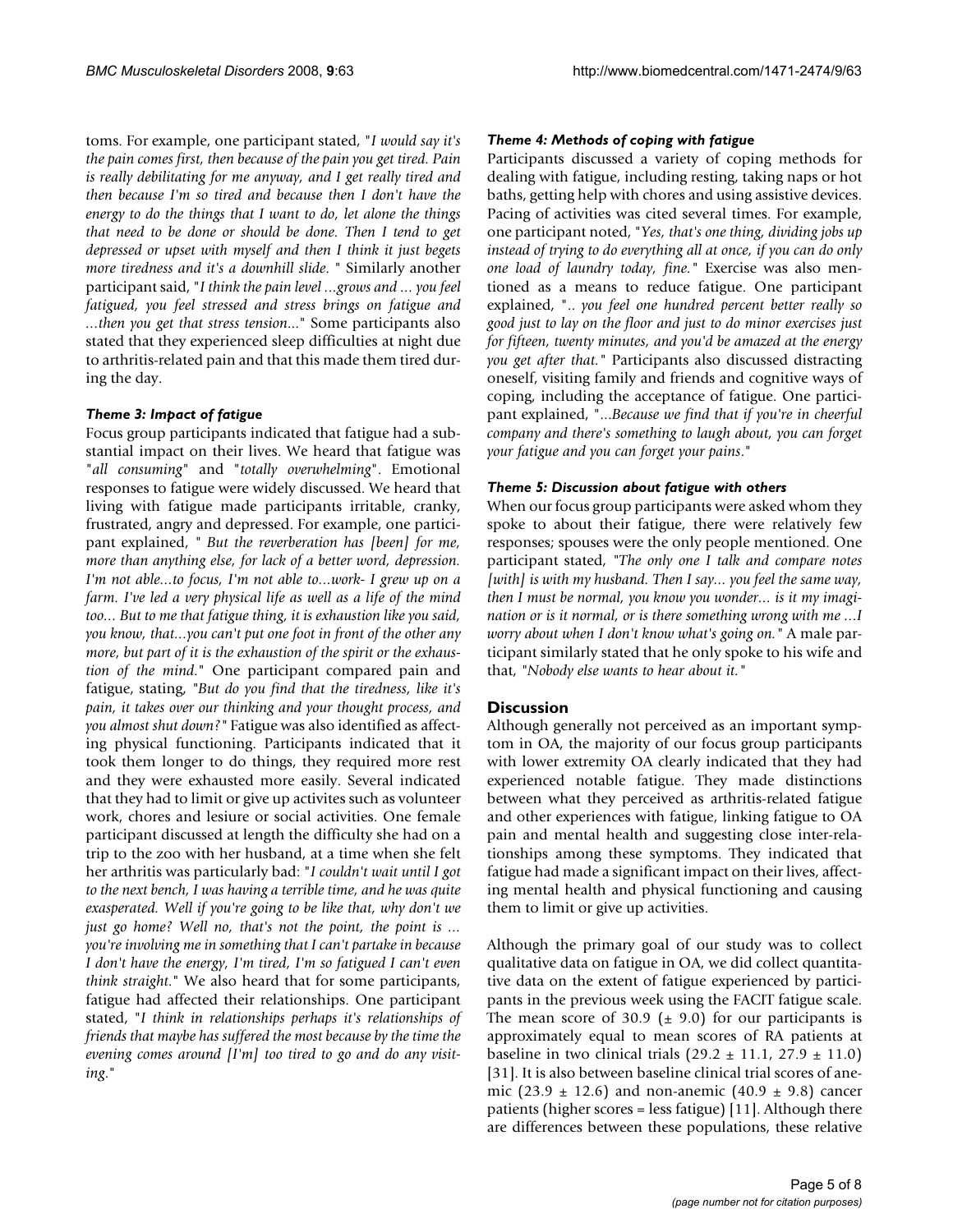scores appear to support our qualitative findings that participants experienced a salient amount of fatigue.

Perhaps one of the reasons fatigue has largely been ignored in OA, is that OA is generally viewed as noninflammatory and therefore unlikely to be associated with fatigue. However, this viewpoint negates the substantial body of literature that supports the links our focus group participants made between pain, mental health and fatigue. A 2003 structured, evidence-based review [36] concluded that there is an association between pain and fatigue and that the available evidence suggests that it may be an etiological relationship. Similarly, associations between mental health and fatigue have consistently been shown to be quite strong, especially for depression [20,37-39]. In OA specifically, Wolfe et al [20] found that pain was the strongest predictor of fatigue in OA, explaining 25% of the variance in fatigue scores in multivariate regression analyses. Depression was also a major predictor and was almost three times more common in persons with significant fatigue.

Several participants in our focus groups discussed sleep difficulties when asked about factors affecting fatigue, which is in accord with previous research [20]. Although most participants had indicated that they believed there was a difference between sleepiness and fatigue, some used the word "tired" when discussing sleep problems. This term is somewhat ambiguous in that it could refer to either sleepiness or fatigue. Pigeon et al [9] suggest defining sleepiness as drowsiness, sleep propensity, and decreased alertness, and fatigue as weariness, weakness, and depleted energy. The use of the word "tired" is a potential limitation of several available fatigue measures, including the FACIT.

Some of our focus group participants suggested that there were different types of fatigue, using the terms mental and physical fatigue. There is literature to suggest that there are multiple manifestations or dimensions of fatigue, including physical/neuromuscular, emotional/affective and mental/cognitive components [40], with varying predictors and consequences. To our knowledge, the potential for multiple dimensions of fatigue in OA has not yet been investigated.

A notable proportion, 37%, of our focus group participants had scores on the CES-D suggestive of significantly depressed mood, using the standard score cut-off of 16. There are challenges to measuring depression in the elderly [41] and in those with chronically painful conditions [42,43] such as the common inclusion of somatic symptoms in depression measures. Additionally, measures of depression include items that are included in measures of fatigue. Although fatigue and depression frequently occur together, fatigue is neither sensitive nor specific to the diagnosis of depression [38] and studies have demonstrated that fatigue and depression are distinct [44,45]. It is not possible to discern from our focus groups if depression or fatigue scores were inflated due to these issues. However, we do feel based on our participants' discussions that the fatigue they described was not solely a symptom of depression.

Co-morbidity is also unlikely to explain our study findings. Potential participants with co-morbidities closely linked to fatigue or pain were ineligible. Further, all but 5 participants had been part of an ongoing cohort study for the previous 7–9 years and by necessity of their continued participation are likely to be relatively healthy. This is supported by data collected in the year prior to the focus groups in which  $54\%$  (n = 22) of the 41 focus group participants with available data reported no other health conditions. Co-morbidities reported by the remaining participants were diabetes, hypertension, heart and lung problems and 27% of participants reported only one of these. Obesity is also a potential contributing factor to fatigue [46] and our cohort data indicate that of the 37 focus group participants with available height and weight data, 17 were obese. This is typical of the hip and knee OA population and we felt that any further exclusions would unduly jeopardize the generalizability of our findings.

A strength of our study is the use of participants recruited from a population-based cohort. The majority of research on fatigue in OA has utilized rheumatology clinic samples, which represent a small fraction of people with OA. However, as is the norm in qualitative research our findings are based on a small number of participants and should be replicated, although our participants do reflect the demographics of the hip and knee OA population. Additional qualitative and quantitative research will be needed to further clarify the role of fatigue in OA.

## **Conclusion**

Participants in our focus groups clearly described experiencing significant amounts of fatigue and indicated that it had a substantial impact on their lives. They highlighted emotional consequences and impacts on daily activities such as chores, as well as leisure and social activities. Better understanding the ways in which arthritis leads to disability and participation restriction has the potential to lead to new management strategies and to improve quality of life for those living with OA. Our findings represent an early step in increasing our understanding of fatigue in OA and support the small body of literature that suggests it may be an important symptom. Further research will be required in order to fully substantiate the role of fatigue and the associated clinical implications in OA as well as the relative contributions of factors discussed by our par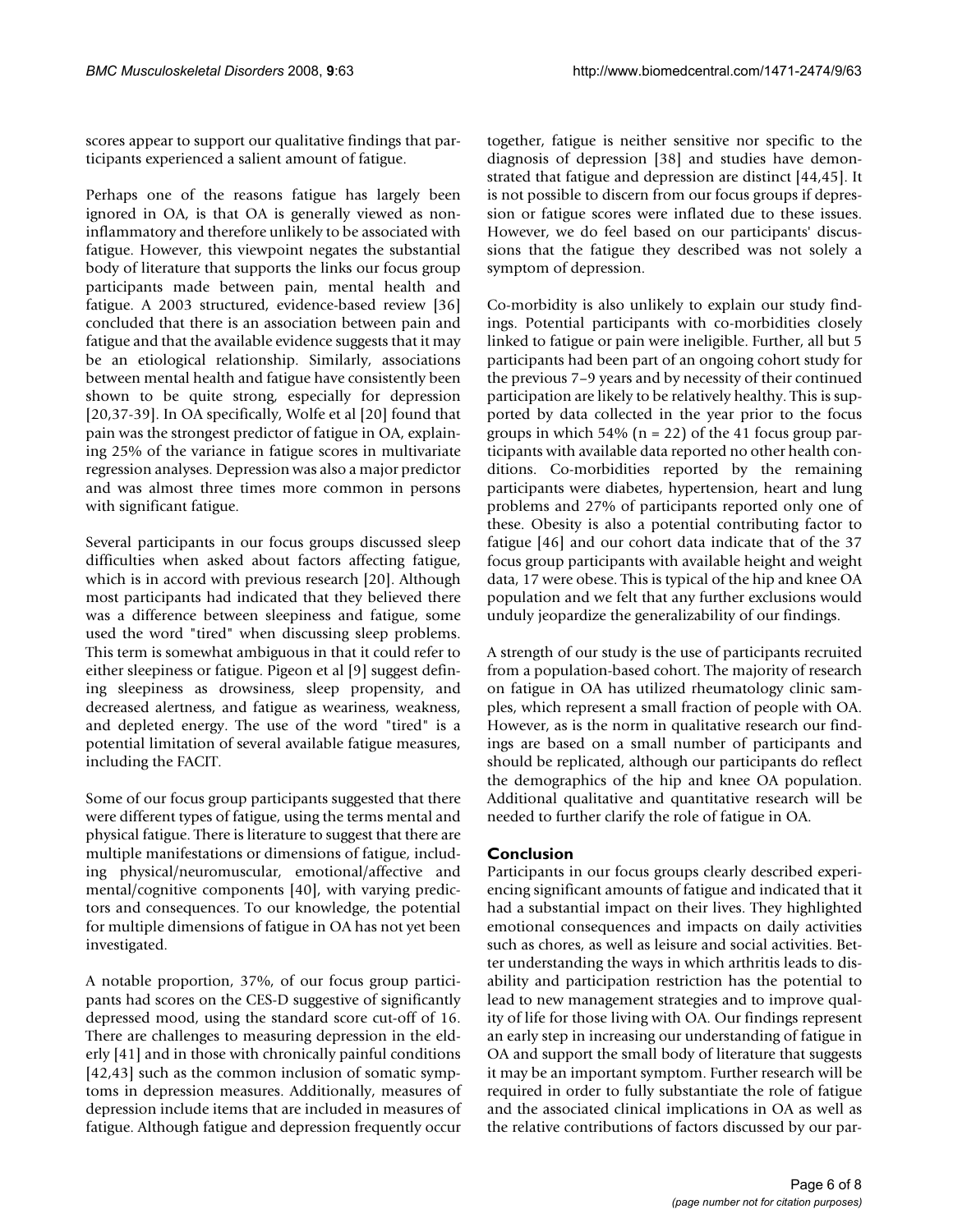ticipants such as pain and depression, as well as obesity and co-morbidity. This will require research that incorporates larger sample sizes and longitudinal quantitative data. Many individuals living with arthritis never discuss their condition with their physicians and, although our participants discussed a variety of coping methods for fatigue, they did not generally discuss their fatigue with others. Individuals living with OA need to be encouraged to discuss all of their symptoms with their physicians, so that they are more likely to receive appropriate clinical attention.

#### **Competing interests**

The authors declare that they have no competing interests.

#### **Authors' contributions**

JDP analyzed and interpreted the study data and wrote the manuscript. GAH and EMB secured funding for the project, designed the study and contributed to the manuscript. MRF collected and analyzed study data and contributed to the manuscript. AJW collected study data and contributed to the manuscript. All authors read and approved the final manuscript.

#### **Acknowledgements**

Our thanks to the members of the Canadian Arthritis Network/Canadian Institutes of Health Research funded New Emerging Team – Determinants and Consequences of Pain and Fatigue in Osteoarthritis Using a Biopsychosocial Approach and the focus group participants.

This project was supported by the Canadian Institutes of Health Research (operating grant # 15468). JD Power's work was supported by a Doctoral Canada Graduate Scholarship from the Canadian Institutes of Health Research. Dr. Hawker received salary support from a Canadian Institutes of Health Research Scientist award and as the F.M. Hill Chair in Academic Women's Medicine. Supporting agencies had no role in study design, data collection, analysis and interpretation of data, manuscript preparation and submission.

#### **References**

- 1. Lagace C, Perruccio A, DesMeules M, Badley EM: **The Impact of Arthritis on Canadians.** In *Arthritis in Canada: An Ongoing Challenge* Edited by: Badley EM, DesMeules M. Ottawa: Health Canada; 2003:7-31.
- <span id="page-6-0"></span>2. **[National and state medical expenditures and lost earnings](http://www.ncbi.nlm.nih.gov/entrez/query.fcgi?cmd=Retrieve&db=PubMed&dopt=Abstract&list_uids=17218935) [attributable to arthritis and other rheumatic conditions –](http://www.ncbi.nlm.nih.gov/entrez/query.fcgi?cmd=Retrieve&db=PubMed&dopt=Abstract&list_uids=17218935) [United States, 2003.](http://www.ncbi.nlm.nih.gov/entrez/query.fcgi?cmd=Retrieve&db=PubMed&dopt=Abstract&list_uids=17218935)** *MMWR Morb Mortal Wkly Rep* 2007, **56:**4-7.
- 3. Hootman JM, Helmick CG: **[Projections of US prevalence of](http://www.ncbi.nlm.nih.gov/entrez/query.fcgi?cmd=Retrieve&db=PubMed&dopt=Abstract&list_uids=16385518) [arthritis and associated activity limitations.](http://www.ncbi.nlm.nih.gov/entrez/query.fcgi?cmd=Retrieve&db=PubMed&dopt=Abstract&list_uids=16385518)** *Arthritis Rheum* 2006, **54:**226-229.
- Perruccio AV, Power JD, Badley EM: [Revisiting arthritis preva](http://www.ncbi.nlm.nih.gov/entrez/query.fcgi?cmd=Retrieve&db=PubMed&dopt=Abstract&list_uids=16960946)**[lence projections – it's more than just the aging of the popu](http://www.ncbi.nlm.nih.gov/entrez/query.fcgi?cmd=Retrieve&db=PubMed&dopt=Abstract&list_uids=16960946)[lation.](http://www.ncbi.nlm.nih.gov/entrez/query.fcgi?cmd=Retrieve&db=PubMed&dopt=Abstract&list_uids=16960946)** *J Rheumatol* 2006, **33:**1856-1862.
- 5. Fife RS: **Osteoarthritis: Epidemiology, pathology and pathogenesis.** In *Primer on the rheumatic diseases* Edited by: Klippel JH, Weyand CM, Wortmann RL. Atlanta: Atlanta Arthritis Foundation; 1997:216-217.
- 6. *The Global Burden of Disease: A comprehensive assessment of the mortality and disability from diseases, injuries and frisk factors in 1990 and projected to 2020* Boston: Harvard School of Public Health on behalf of the World Health Organization and the World Bank; 1996.
- 7. Canadian Institutes for Health Research: *Institute for Musculoskeletal Health and Arthritis, Stakeholder Meeting* 2003.
- 8. Tack BB: **[Self-reported fatigue in rheumatoid arthritis. A pilot](http://www.ncbi.nlm.nih.gov/entrez/query.fcgi?cmd=Retrieve&db=PubMed&dopt=Abstract&list_uids=2285754) [study.](http://www.ncbi.nlm.nih.gov/entrez/query.fcgi?cmd=Retrieve&db=PubMed&dopt=Abstract&list_uids=2285754)** *Arthritis Care Res* 1990, **3:**154-157.
- 9. Pigeon WR, Sateia MJ, Ferguson RJ: **[Distinguishing between](http://www.ncbi.nlm.nih.gov/entrez/query.fcgi?cmd=Retrieve&db=PubMed&dopt=Abstract&list_uids=12505556) [excessive daytime sleepiness and fatigue: toward improved](http://www.ncbi.nlm.nih.gov/entrez/query.fcgi?cmd=Retrieve&db=PubMed&dopt=Abstract&list_uids=12505556) [detection and treatment.](http://www.ncbi.nlm.nih.gov/entrez/query.fcgi?cmd=Retrieve&db=PubMed&dopt=Abstract&list_uids=12505556)** *J Psychosom Res* 2003, **54:**61-69.
- 10. Franssen PM, Bultmann U, Kant I, van Amelsvoort LG: **[The associa](http://www.ncbi.nlm.nih.gov/entrez/query.fcgi?cmd=Retrieve&db=PubMed&dopt=Abstract&list_uids=12670611)[tion between chronic diseases and fatigue in the working](http://www.ncbi.nlm.nih.gov/entrez/query.fcgi?cmd=Retrieve&db=PubMed&dopt=Abstract&list_uids=12670611) [population.](http://www.ncbi.nlm.nih.gov/entrez/query.fcgi?cmd=Retrieve&db=PubMed&dopt=Abstract&list_uids=12670611)** *J Psychosom Res* 2003, **54:**339-344.
- 11. Cella D, Lai JS, Chang CH, Peterman A, Slavin M: **[Fatigue in cancer](http://www.ncbi.nlm.nih.gov/entrez/query.fcgi?cmd=Retrieve&db=PubMed&dopt=Abstract&list_uids=11900238) [patients compared with fatigue in the general United States](http://www.ncbi.nlm.nih.gov/entrez/query.fcgi?cmd=Retrieve&db=PubMed&dopt=Abstract&list_uids=11900238) [population.](http://www.ncbi.nlm.nih.gov/entrez/query.fcgi?cmd=Retrieve&db=PubMed&dopt=Abstract&list_uids=11900238)** *Cancer* 2002, **94:**528-538.
- 12. Krupp LB, Alvarez LA, LaRocca NG, Scheinberg LC: **[Fatigue in mul](http://www.ncbi.nlm.nih.gov/entrez/query.fcgi?cmd=Retrieve&db=PubMed&dopt=Abstract&list_uids=3355400)[tiple sclerosis.](http://www.ncbi.nlm.nih.gov/entrez/query.fcgi?cmd=Retrieve&db=PubMed&dopt=Abstract&list_uids=3355400)** *Arch Neurol* 1988, **45:**435-437.
- 13. Tench CM, McCurdie I, White PD, D'Cruz DP: **[The prevalence](http://www.ncbi.nlm.nih.gov/entrez/query.fcgi?cmd=Retrieve&db=PubMed&dopt=Abstract&list_uids=11085805) [and associations of fatigue in systemic lupus erythematosus.](http://www.ncbi.nlm.nih.gov/entrez/query.fcgi?cmd=Retrieve&db=PubMed&dopt=Abstract&list_uids=11085805)** *Rheumatology (Oxford)* 2000, **39:**1249-1254.
- 14. Pollard LC, Choy EH, Gonzalez J, Khoshaba B, Scott DL: **[Fatigue in](http://www.ncbi.nlm.nih.gov/entrez/query.fcgi?cmd=Retrieve&db=PubMed&dopt=Abstract&list_uids=16449363) [rheumatoid arthritis reflects pain, not disease activity.](http://www.ncbi.nlm.nih.gov/entrez/query.fcgi?cmd=Retrieve&db=PubMed&dopt=Abstract&list_uids=16449363)** *Rheumatology (Oxford)* 2006, **45:**885-889.
- 15. Vogelzang NJ, Breitbart W, Cella D, Curt GA, Groopman JE, Horning SJ, *et al.*: **[Patient, caregiver, and oncologist perceptions of can](http://www.ncbi.nlm.nih.gov/entrez/query.fcgi?cmd=Retrieve&db=PubMed&dopt=Abstract&list_uids=9253778)[cer-related fatigue: results of a tripart assessment survey.](http://www.ncbi.nlm.nih.gov/entrez/query.fcgi?cmd=Retrieve&db=PubMed&dopt=Abstract&list_uids=9253778) [The Fatigue Coalition.](http://www.ncbi.nlm.nih.gov/entrez/query.fcgi?cmd=Retrieve&db=PubMed&dopt=Abstract&list_uids=9253778)** *Semin Hematol* 1997, **34:**4-12.
- 16. Rhodes VA, Watson PM, Hanson BM: **[Patients' descriptions of](http://www.ncbi.nlm.nih.gov/entrez/query.fcgi?cmd=Retrieve&db=PubMed&dopt=Abstract&list_uids=3401854) [the influence of tiredness and weakness on self-care abilities.](http://www.ncbi.nlm.nih.gov/entrez/query.fcgi?cmd=Retrieve&db=PubMed&dopt=Abstract&list_uids=3401854)** *Cancer Nurs* 1988, **11:**186-194.
- 17. Ward MM: **[Health-related quality of life in ankylosing spond](http://www.ncbi.nlm.nih.gov/entrez/query.fcgi?cmd=Retrieve&db=PubMed&dopt=Abstract&list_uids=10689989)[ylitis: a survey of 175 patients.](http://www.ncbi.nlm.nih.gov/entrez/query.fcgi?cmd=Retrieve&db=PubMed&dopt=Abstract&list_uids=10689989)** *Arthritis Care Res* 1999, **12:**247-255.
- 18. Rupp I, Boshuizen HC, Jacobi CE, Dinant HJ, van den Bos GA: **[Impact](http://www.ncbi.nlm.nih.gov/entrez/query.fcgi?cmd=Retrieve&db=PubMed&dopt=Abstract&list_uids=15334430) [of fatigue on health-related quality of life in rheumatoid](http://www.ncbi.nlm.nih.gov/entrez/query.fcgi?cmd=Retrieve&db=PubMed&dopt=Abstract&list_uids=15334430) [arthritis.](http://www.ncbi.nlm.nih.gov/entrez/query.fcgi?cmd=Retrieve&db=PubMed&dopt=Abstract&list_uids=15334430)** *Arthritis Rheum* 2004, **51:**578-585.
- 19. Currey SS, Rao JK, Winfield JB, Callahan LF: **[Performance of a](http://www.ncbi.nlm.nih.gov/entrez/query.fcgi?cmd=Retrieve&db=PubMed&dopt=Abstract&list_uids=14558051) [generic health-related quality of life measure in a clinic pop](http://www.ncbi.nlm.nih.gov/entrez/query.fcgi?cmd=Retrieve&db=PubMed&dopt=Abstract&list_uids=14558051)** $u$ lation with rheumatic disease. **49:**658-664.
- 20. Wolfe F, Hawley DJ, Wilson K: **[The prevalence and meaning of](http://www.ncbi.nlm.nih.gov/entrez/query.fcgi?cmd=Retrieve&db=PubMed&dopt=Abstract&list_uids=8856621) [fatigue in rheumatic disease.](http://www.ncbi.nlm.nih.gov/entrez/query.fcgi?cmd=Retrieve&db=PubMed&dopt=Abstract&list_uids=8856621)** *J Rheumatol* 1996, **23:**1407-1417.
- 21. Wolfe F: **[Determinants of WOMAC function, pain and stiff](http://www.ncbi.nlm.nih.gov/entrez/query.fcgi?cmd=Retrieve&db=PubMed&dopt=Abstract&list_uids=10378714)ness scores: evidence for the role of low back pain, symptom [counts, fatigue and depression in osteoarthritis, rheumatoid](http://www.ncbi.nlm.nih.gov/entrez/query.fcgi?cmd=Retrieve&db=PubMed&dopt=Abstract&list_uids=10378714) [arthritis and fibromyalgia.](http://www.ncbi.nlm.nih.gov/entrez/query.fcgi?cmd=Retrieve&db=PubMed&dopt=Abstract&list_uids=10378714)** *Rheumatology (Oxford)* 1999, **38:**355-361.
- 22. Wolfe F, Skevington SM: **[Measuring the epidemiology of dis](http://www.ncbi.nlm.nih.gov/entrez/query.fcgi?cmd=Retrieve&db=PubMed&dopt=Abstract&list_uids=10955344)[tress: the rheumatology distress index.](http://www.ncbi.nlm.nih.gov/entrez/query.fcgi?cmd=Retrieve&db=PubMed&dopt=Abstract&list_uids=10955344)** *J Rheumatol* 2000, **27:**2000-2009.
- 23. Wolfe F, Michaud K: **[Fatigue, rheumatoid arthritis, and anti](http://www.ncbi.nlm.nih.gov/entrez/query.fcgi?cmd=Retrieve&db=PubMed&dopt=Abstract&list_uids=15517621)[tumor necrosis factor therapy: an investigation in 24,831](http://www.ncbi.nlm.nih.gov/entrez/query.fcgi?cmd=Retrieve&db=PubMed&dopt=Abstract&list_uids=15517621) [patients.](http://www.ncbi.nlm.nih.gov/entrez/query.fcgi?cmd=Retrieve&db=PubMed&dopt=Abstract&list_uids=15517621)** *J Rheumatol* 2004, **31:**2115-2120.
- 24. Zautra AJ, Fasman R, Parish BP, Davis MC: **[Daily fatigue in women](http://www.ncbi.nlm.nih.gov/entrez/query.fcgi?cmd=Retrieve&db=PubMed&dopt=Abstract&list_uids=17055648) [with osteoarthritis, rheumatoid arthritis, and fibromyalgia.](http://www.ncbi.nlm.nih.gov/entrez/query.fcgi?cmd=Retrieve&db=PubMed&dopt=Abstract&list_uids=17055648)** *Pain* 2007, **128:**128-135.
- 25. Gignac MA, Davis AM, Hawker G, Wright JG, Mahomed N, Fortin PR, *et al.*: **["What do you expect? You're just getting older": A](http://www.ncbi.nlm.nih.gov/entrez/query.fcgi?cmd=Retrieve&db=PubMed&dopt=Abstract&list_uids=17139636) comparison of perceived osteoarthritis-related and aging[related health experiences in middle- and older-age adults.](http://www.ncbi.nlm.nih.gov/entrez/query.fcgi?cmd=Retrieve&db=PubMed&dopt=Abstract&list_uids=17139636)** *Arthritis Rheum* 2006, **55:**905-912.
- 26. Hawker GA, Wright JG, Coyte PC, Williams JI, Harvey B, Glazier R, *et al.*: **[Determining the need for hip and knee arthroplasty:](http://www.ncbi.nlm.nih.gov/entrez/query.fcgi?cmd=Retrieve&db=PubMed&dopt=Abstract&list_uids=11242316) [the role of clinical severity and patients' preferences.](http://www.ncbi.nlm.nih.gov/entrez/query.fcgi?cmd=Retrieve&db=PubMed&dopt=Abstract&list_uids=11242316)** *Med Care* 2001, **39:**206-216.
- 27. Hawker GA, Wright JG, Coyte PC, Williams JI, Harvey B, Glazier R, *et al.*: **[Differences between men and women in the rate of use](http://www.ncbi.nlm.nih.gov/entrez/query.fcgi?cmd=Retrieve&db=PubMed&dopt=Abstract&list_uids=10749964) [of hip and knee arthroplasty.](http://www.ncbi.nlm.nih.gov/entrez/query.fcgi?cmd=Retrieve&db=PubMed&dopt=Abstract&list_uids=10749964)** *N Engl J Med* 2000, **342:**1016-1022.
- 28. Bellamy N, Buchanan WW, Goldsmith CH, Campbell J, Stitt LW: **[Val](http://www.ncbi.nlm.nih.gov/entrez/query.fcgi?cmd=Retrieve&db=PubMed&dopt=Abstract&list_uids=3068365)idation study of WOMAC: a health status instrument for [measuring clinically important patient relevant outcomes to](http://www.ncbi.nlm.nih.gov/entrez/query.fcgi?cmd=Retrieve&db=PubMed&dopt=Abstract&list_uids=3068365) antirheumatic drug therapy in patients with osteoarthritis of [the hip or knee.](http://www.ncbi.nlm.nih.gov/entrez/query.fcgi?cmd=Retrieve&db=PubMed&dopt=Abstract&list_uids=3068365)** *J Rheumatol* 1988, **15:**1833-1840.
- 29. Bellamy N, Buchanan WW, Goldsmith CH, Campbell J, Stitt LW: **Validation study WOMAC: a health status instrument for measuring clinically-important patient-relevant outcomes following total hip or knee arthroplasy in osteoarthritis.** *J Orthop Rheumatol* 1988, **15:**95-108.